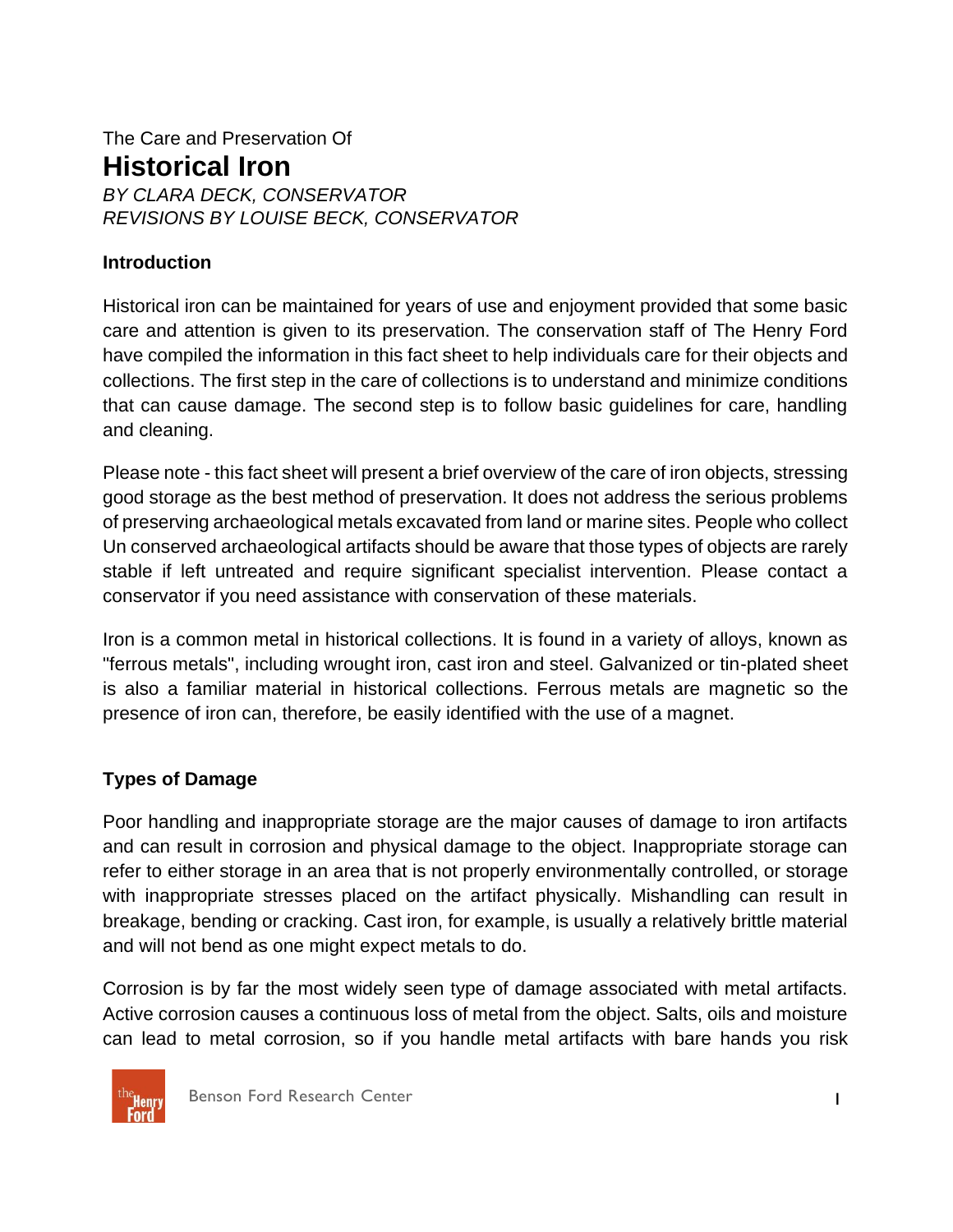damaging them. Uncoated ferrous artifacts that have been kept clean and dry will usually develop stable surfaces. Stable surfaces may appear blue-black to brown, and are not scaling, flaking or pitting. This kind of compact rust may protect the object if it is left intact. Hand-forged tools, for instance, often have a dark, rough finish. Not all iron or steel was meant to be brightly polished and altering original surfaces may reduce the historical value of an object. Dark, stable surfaces may be considered "patinas". Collectors should be aware of any special finishes (i.e., tempering or bluing on firearms) that may be present as the correct color should inform the degree to which an object should be cleaned.

As mentioned above, orange rusty iron is often seen but may not be cause for alarm if the corrosion layer is continuous, relatively even and does not flake off easily. If you notice ongoing rusting and changes to the surface appearance, including paint loss, chances are the iron is actively corroding. Problem corrosion on iron artifacts usually appears as pits develop at active corrosion sites. This active corrosion is of concern, especially if it develops at joints between metal parts. Bright orange droplets or "sweating" forming on the metal surface indicate advanced active corrosion induced by high atmospheric humidity (above 70%) and the presence of salts.

Painted metal artifacts can usually withstand corrosion if the coating is not damaged. Where there are paint losses, corrosion progresses rapidly. If left untreated, and in a poor storage environment, the corrosion in this case will continue and eventually cause more severe paint losses.

### **Storage of Iron**

As with most materials, proper storage is the first line of defense against damage for iron artifacts. Maintain an even, low humidity where metal objects are kept, ideally below 55 % relative humidity (RH). Prevent rapid fluctuations in either RH or temperature, as rapidly fluctuating temperatures will cause coatings to fail as the metal expands and contracts; this problem is most acute in the case of artifacts composed of sheet metal. In most homes, an even environment is difficult to ensure. Basements tend to be damp in the summer and therefore should not be used for the storage of metal artifacts. Humidity sensors are available through suppliers listed at the end of this document for those who wish to check conditions near their collections. Do not allow dust to accumulate on stored objects, as it can hold moisture and induce corrosion even where the ambient relative humidity is not high. You can protect your collection by storing it on shelves padded with inert foam (i.e., "Ethafoam"). You may choose to drape plastic or cloth curtains around storage shelves to protect them from dust, but do not place iron artifacts in sealed plastic bags - the danger of moisture condensation on the metal outweighs the benefit of dust protection.

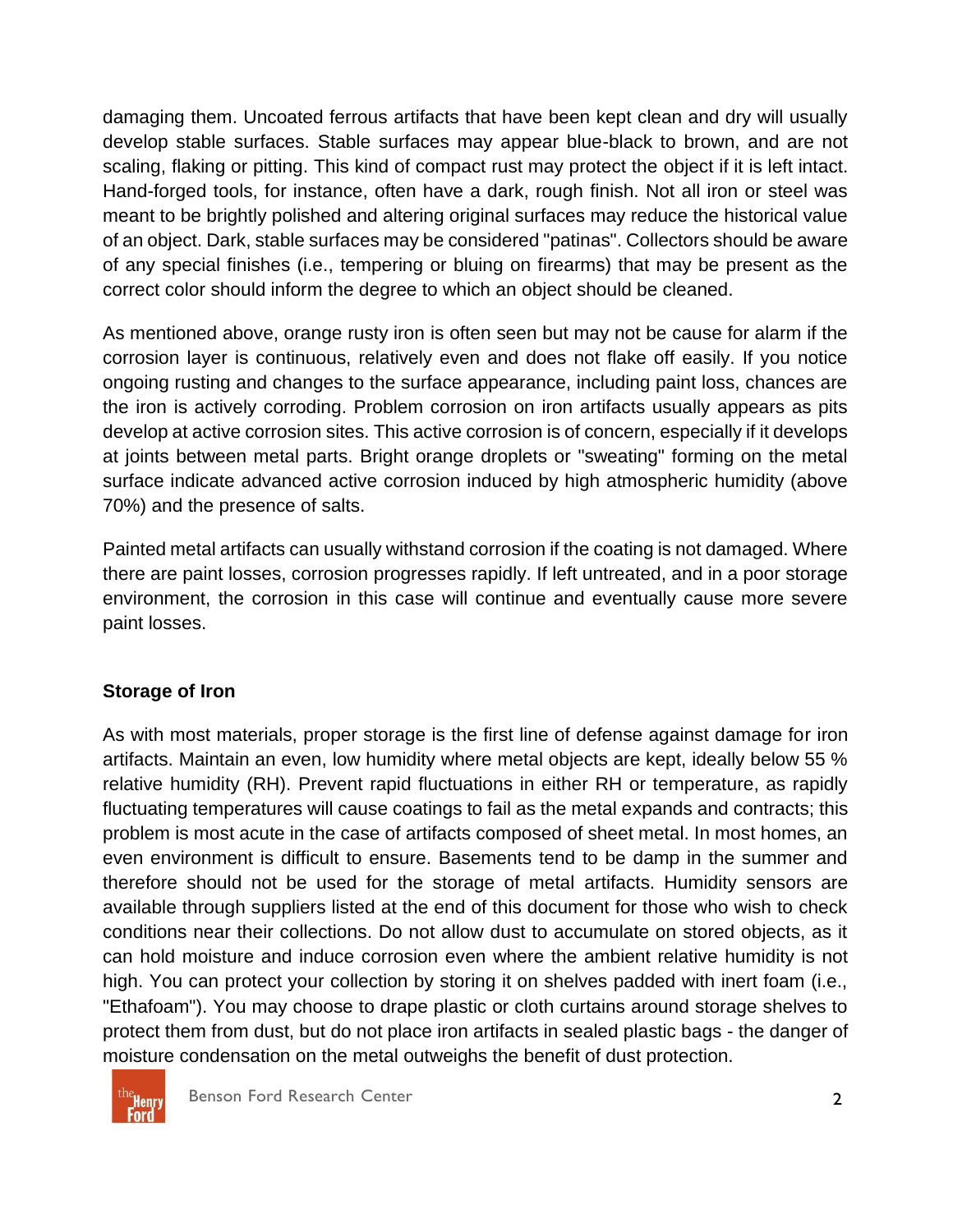### **Handling of Iron**

Most metal artifacts should not be handled with bare hands. Salts and oils from your skin can etch into uncoated metals and may even cause permanent damage. Handle your valuable collection with gloves. Nitrile gloves are preferable, as they protect the object but also prevent anything on the surface of the object from transferring to your skin. Lift objects from their center of gravity, and avoid lifting objects by limbs, handles, spouts or other extended areas; the metal may have developed unseen weakness' over time and could break if stressed further.

### **Cleaning & Care**

If you choose to clean your iron artifacts, first consider the surface appearance you wish to achieve. The final appearance you are aiming for will determine which of the following steps you should take.

*Cleaning* – Dust must be removed from surfaces before further cleaning can take place. Vacuum clean all stable artifacts regularly, using a nozzle with a brush attachment. A bristle brush may help to raise dust from crevices. Any wet cleaning should employ deionized or distilled water only to avoid contaminating the metal with salts or other impurities.

*Degreasing* - The presence of degraded oils and grime may promote corrosion. You can degrease most uncoated metal artifacts with mineral spirits. (Please consult the manufacturer or Safety Data Sheet for complete safety requirements.) Wipe the surface in a small, inconspicuous area first to test for discoloration. After the solvent has evaporated, check for any undesirable effects (usually caused by residual dust or an old finish). Continue the cleaning process, using mineral spirits-dampened cloths to lift any grime. You may find that sharpened bamboo skewers, nylon bristle "parts brushes", craft stencil brushes or even toothbrushes are effective for cleaning crevices and joint areas. If straight mineral spirits isn't successful in removing the grime, a conservation-recommended surfactant, either Vulpex or Orvus, may be used. Vulpex is used in a 1% solution in mineral spirits; Orvus is often used in a 3% by weight solution in 50/50 mineral spirits and water. Once cleaned, rinse with clean mineral spirits to remove residual detergent. Ethanol may also be used to remove any residues from cleaning.

*Corrosion Removal* - On objects such as cast-iron stoves and rusty machinery, it is sometimes possible to remove encrustations of corrosion products by rubbing with steel wool pads or nylon "synthetic steel wool" pads and a light lubricating oil, or mineral spirits. Always start with the least aggressive method and work your way up. Large sewing needles,

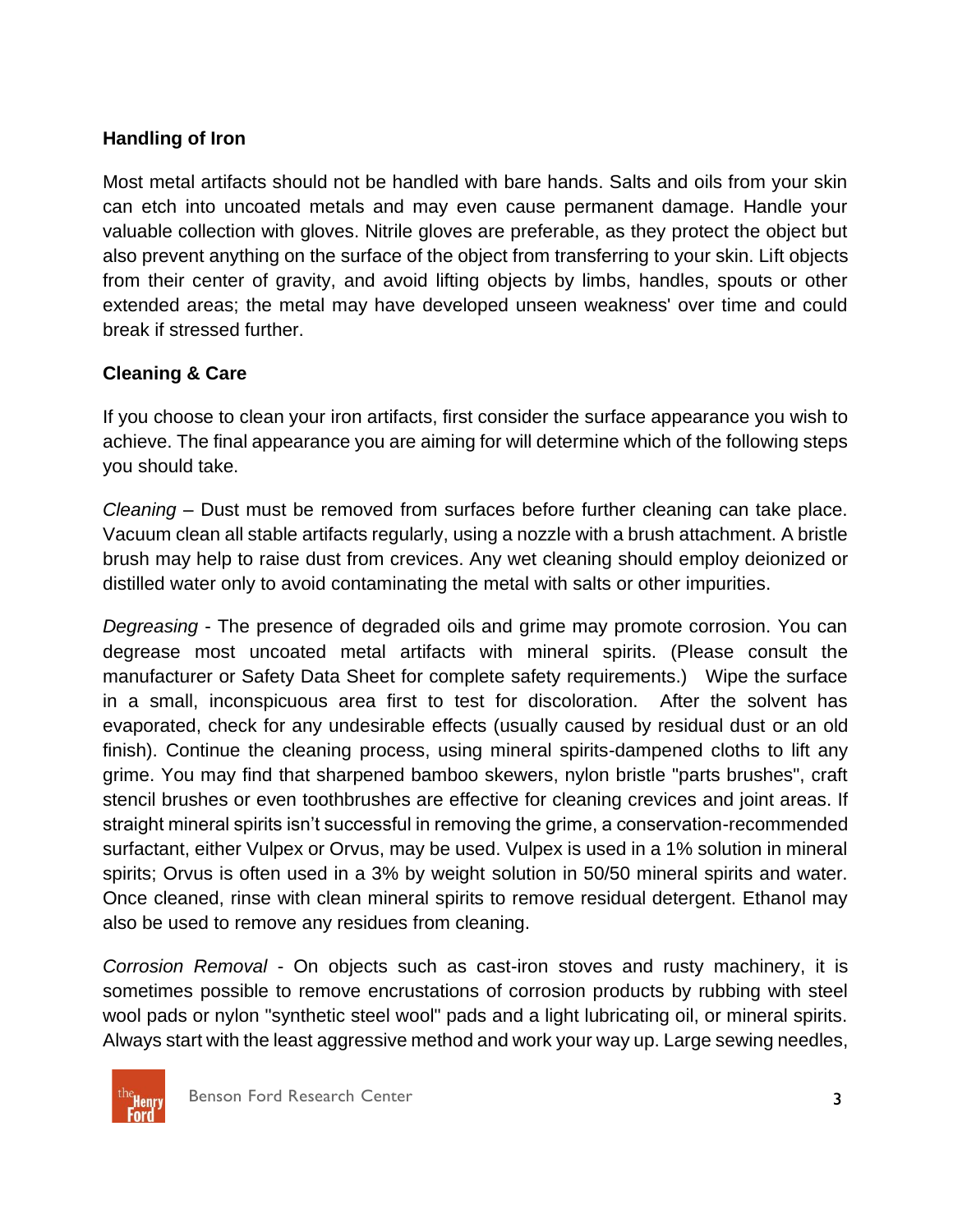scalpels or X-Acto knives can also be used to chip up or lift encrustations. Heavily corroded objects, original painted iron artifacts or those damaged by salts may require the assistance of a trained conservator.

*Corrosion Inhibition of Bare Metal* - If you are reasonably sure that there are no salt residues on your artifacts and you can remove the worst of the rust encrustations, it is possible to protect the surface with a variety of corrosion inhibitors. The simplest inhibitors are machine oils which inhibit rust by displacing water and moisture. Oils and greasy coatings may hold dust and grime to surfaces, so use sparingly, and check often. It also should be understood that most "inhibitors" will darken the surface of the artifact, and, therefore, are not right for all cases. Bright surfaces on machines and other objects that cannot be stored indoors may benefit from the application of a thick, waxy corrosion inhibiting oil such as "SP-400", made by CRC, or similar brush-on or spray-on products. "Rust converters" are another kind of commercial product designed to work on rusty metal by converting unstable corrosion into a stable, protective layer with the help of a latex-based coating. Some conservators are now recommending the following when a relatively even, lightly corroded surface will be preserved as-is: "Rust-Oleum Rust Convert", and "Extend". You may also choose to use a tannic acid treatment on the surface. Tannic acid forms a complex with iron oxides present on the surface, creating a passivating layer that can help to prevent future rust. The major caveat with tannic acid is that it produces a dark purple-ish surface appearance; if this will detract from your object, it is likely not a suitable choice. For further information on tannic acid treatment of iron, please see CCI Note 9/5.

*Polishing* - If you wish to return a steel object to its original, polished appearance, it is usually possible with a fair amount of elbow grease and a good polishing compound. We recommend "Autosol" for general purpose polishing. Test for the degree of polish you wish to achieve on a small inconspicuous part of the object. Buff on the polish with a clean rag or very fine steel wool for added abrasiveness. The surface must be rinsed with mineral spirits after polishing to remove any polish residues.

*Coating* - Choosing the appropriate surface finish is an important step in the preservation of iron artifacts because iron is a very reactive metal and usually needs the added protection of a coating, especially if it has no natural protective layer. The inhibitors and converters mentioned above may be considered as coatings. Sometimes traditional coatings are recommended, such as "Stove Black" for historical cast iron stoves. All surfaces must be carefully cleaned before any coating is applied. Other forms of coating, detailed below, are lacquering, painting, and waxing.

*Lacquering* - Polishing exposes fresh, reactive metal to the atmosphere and, therefore, to further corrosion. In rare cases, it may be appropriate to lacquer iron or steel. Since

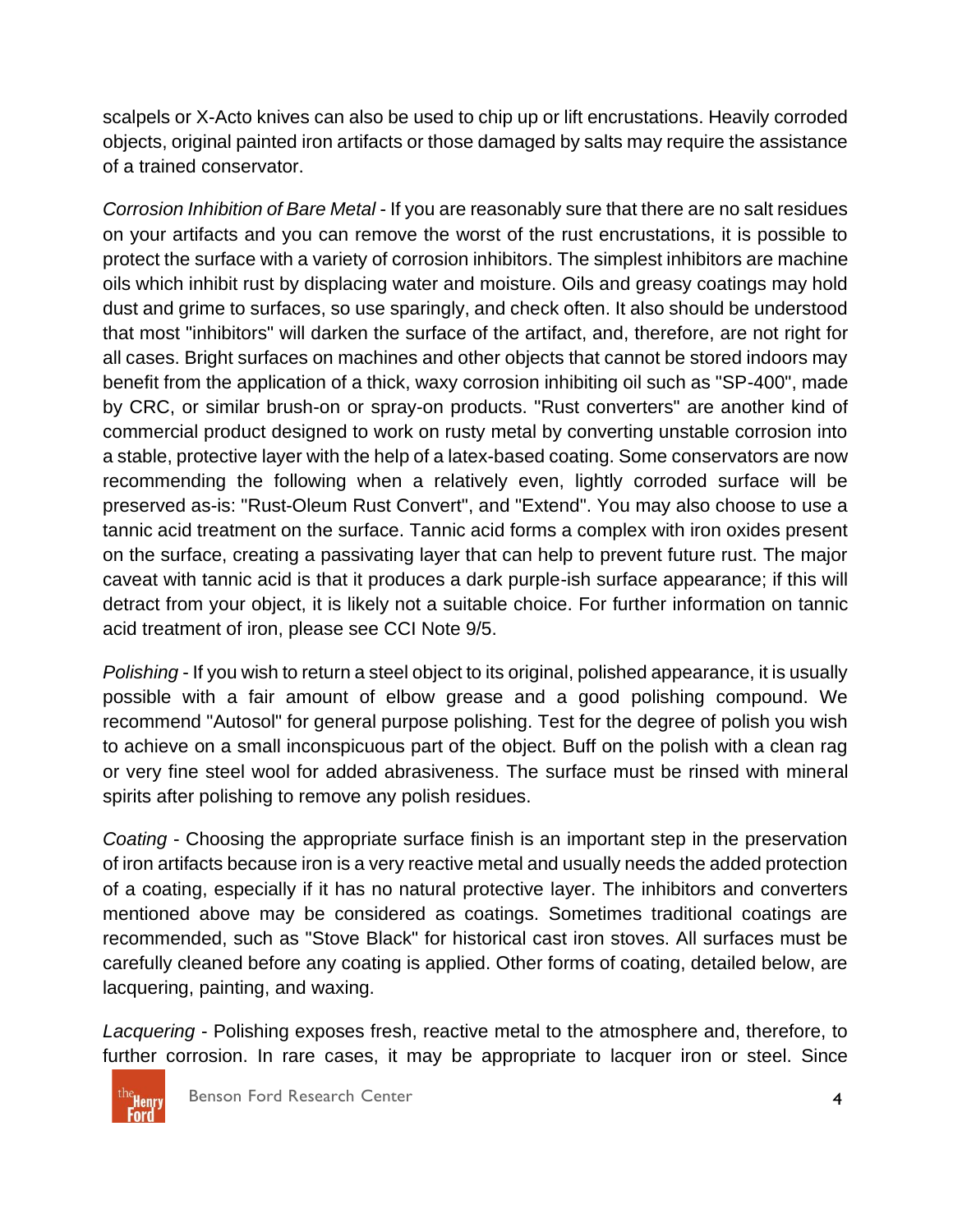lacquering requires the use of volatile solvents and spraying equipment, we recommend that this type of work be left to accomplished restoration professionals. No coating is impervious to moisture, and badly applied lacquer or paint can lead to worse corrosion.

*Painting* - It is rarely proper to repaint an original artifact. Museums and collectors recognize the value of preserving as many original surfaces as possible, even on old tools and machines. Original paint can tell a great deal about the use of objects and may retain decorative detailing under darkened varnish layers. Conservators can reveal and restore original paint in many cases. Some objects that were originally painted may have lost most of their finish (i.e.. a large outdoor machine). In cases like these, painting may be a suitable method of preservation. Before preparing the metal for repainting, the first thing to do is to check in crevices, behind handles, maker's plates or doors for bits of the original paint. With even a small sample, and a good eye, you may be able to match new paint to the authentic color. If you choose to repaint and you have researched appropriate paint schemes, consider the additional benefits of "rust converters" explained above. If you do not use a product such as this, you will need to completely strip and solvent-clean your artifact to ensure any degree of paint adhesion. In either case, it is best to use primers and paint specifically formulated for use on metals.

*Waxing* - For most collectible iron artifacts, the best coating we can generally recommend is wax. Wax provides a relatively flexible coating that is easily applied and renewed. In most cases, The Henry Ford uses "Renaissance Wax" or another "microcrystalline" wax because it is inert and will not yellow over time. It is simply applied with a clean cloth and buffed out with a rag or bristle brush (shoe polish brushes are great for this purpose). Again, wax is not a suitable coating for all metal surfaces, especially where it is impossible to cover the whole object, or where the slightly glossy finish would be inappropriate.

### **Disaster Response**

Metals are generally more robust than other historic materials (such as paper, textiles, and paintings), and are thus typically lower on salvage priority lists in the case of many disasters. In some disasters, such as fires, iron may not fare well – the combination of extreme heat causing disfigurement and the water used to put out the fire causing corrosion. When it is safe to perform salvage, the salvage of iron generally includes removing it from harm's way, drying it as best as possible to prevent corrosion from starting, and removing surface contaminants. Further discussion on disaster response can be found in The Henry Ford's conservation information sheet on that topic, and in various online resources.

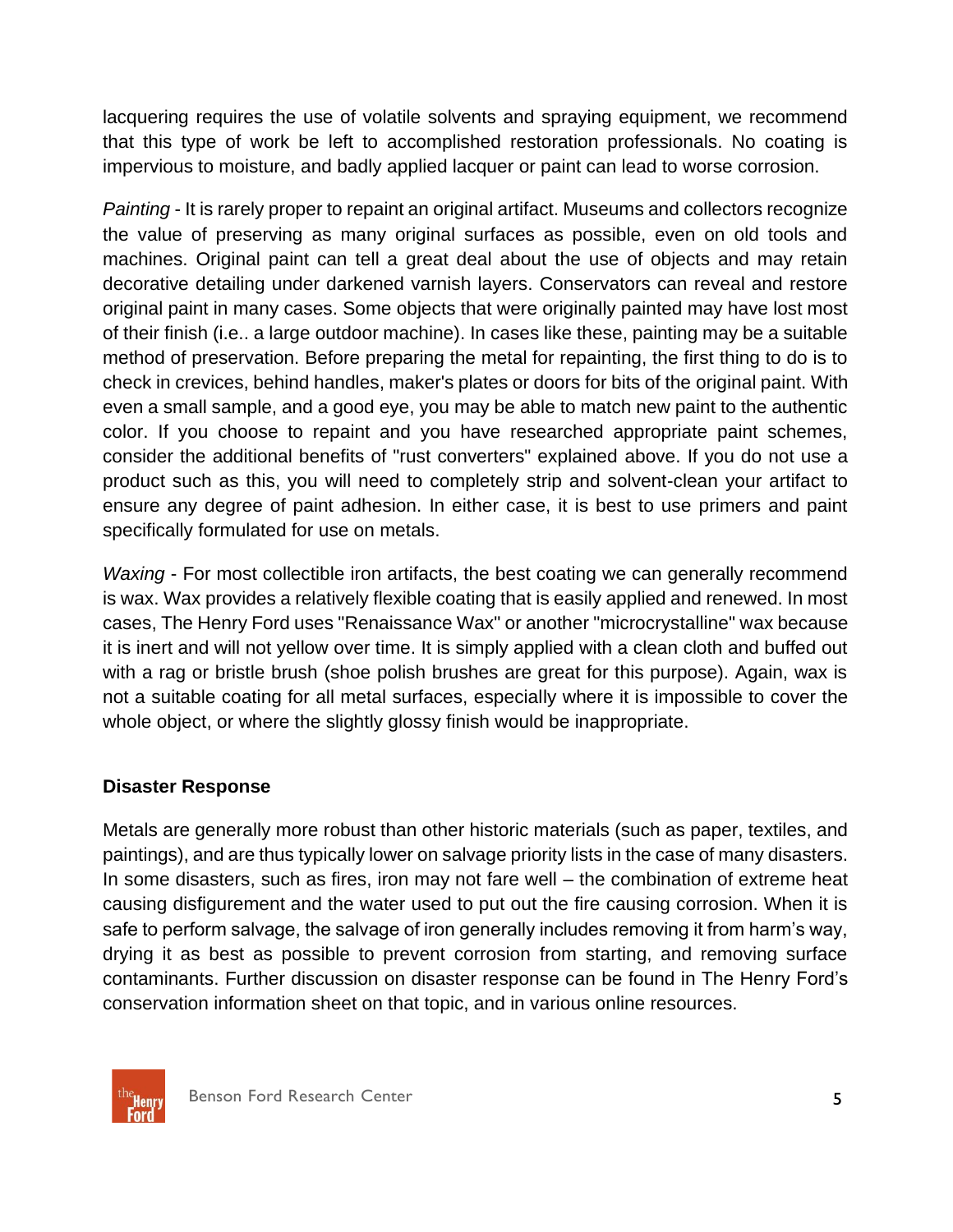# **SOURCES & SUPPLIERS**

*Mineral Spirits, Lubricating Oils, Steel Wool, Nylon Scrub Pads, Corrosion Inhibiting Coatings, Rust Converters:*

- Hardware Stores
- Auto Parts Stores
- Industrial Supply Companies, such as Grainger be aware these will be for large orders only.
- Chemical Supply companies, such as Aldrich Chemicals or Fisher Scientific.

*Brushes, X-Acto Knives:*

• Arts/Crafts supply stores

*Waxes, Vulpex Soap:*

- Restoration Products, Ltd. https://restorationproduct.com/
- Conservation Resources International L.L.C. http://www.conservationresources.com/
- TALAS https://www.talasonline.com

*Polishes, "Autosol":*

- Hardware stores
- Jewelry or specialty hobby stores
- Direct from the manufacturer, https://www.autosol.com

*Humidity Indicators:*

• University Products <https://www.universityproducts.com/>

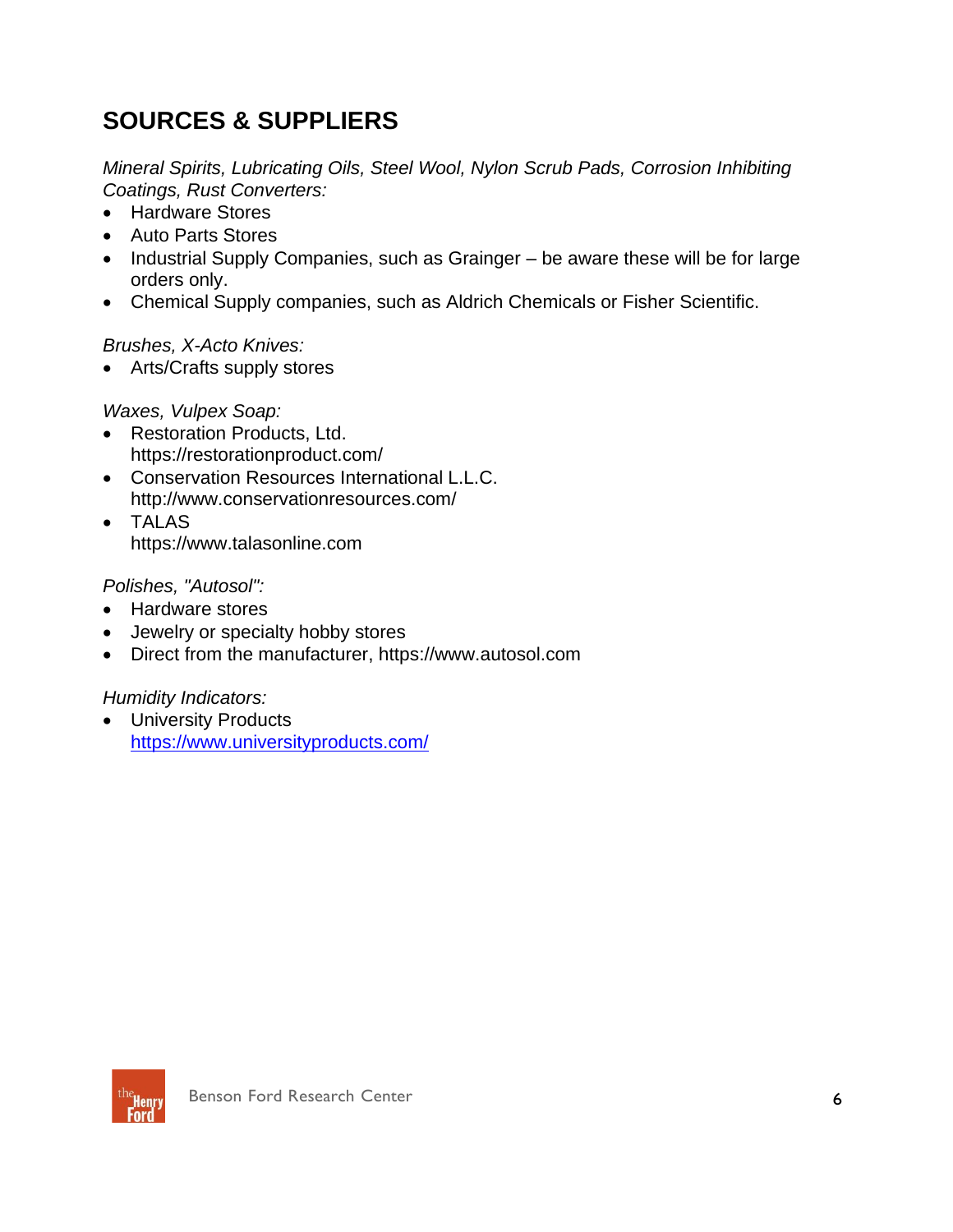# **IRON CARE BIBLIOGRAPHY**

The National Trust Manual of Housekeeping Sandwith & Stainton Penguin Books Ltd. 536 Kings Rd London, SW10 OUH 1984

The Thames and Hudson Manual of Metalworking Peter Scott Thames and Hudson Ltd. London, 1978

The Care of Antiquities and Historical Collections Bruce MacLeish American Association of State and Local History, AASLH Press Nashville, Tenn., 1972

CCI Notes Canadian Conservation Institute Note 9/5 1030 Innes Road Ottawa, Ontario, Canada

The Conservation of Antiquities and Works of Art Plenderleith, H.J., & Werner. A.E.A. Oxford University Press, London 2nd Edition, 1971

Corrosion and Metal Artifacts Brown, Burnett, Chase, Eds. U.S. Department of Commerce Washington, D.C. NBS Special Publication 479, 1977

Handbook: First Aid to Cultural Heritage in Times of Crisis ICCROM https://www.iccrom.org/sites/default/files/2018-10/fac\_handbook\_print\_oct-2018\_final.pdf

#### **To Find a Conservator:**

The American Institute for Conservation of Historic & Artistic Works https://www.culturalheritage.org/about-conservat